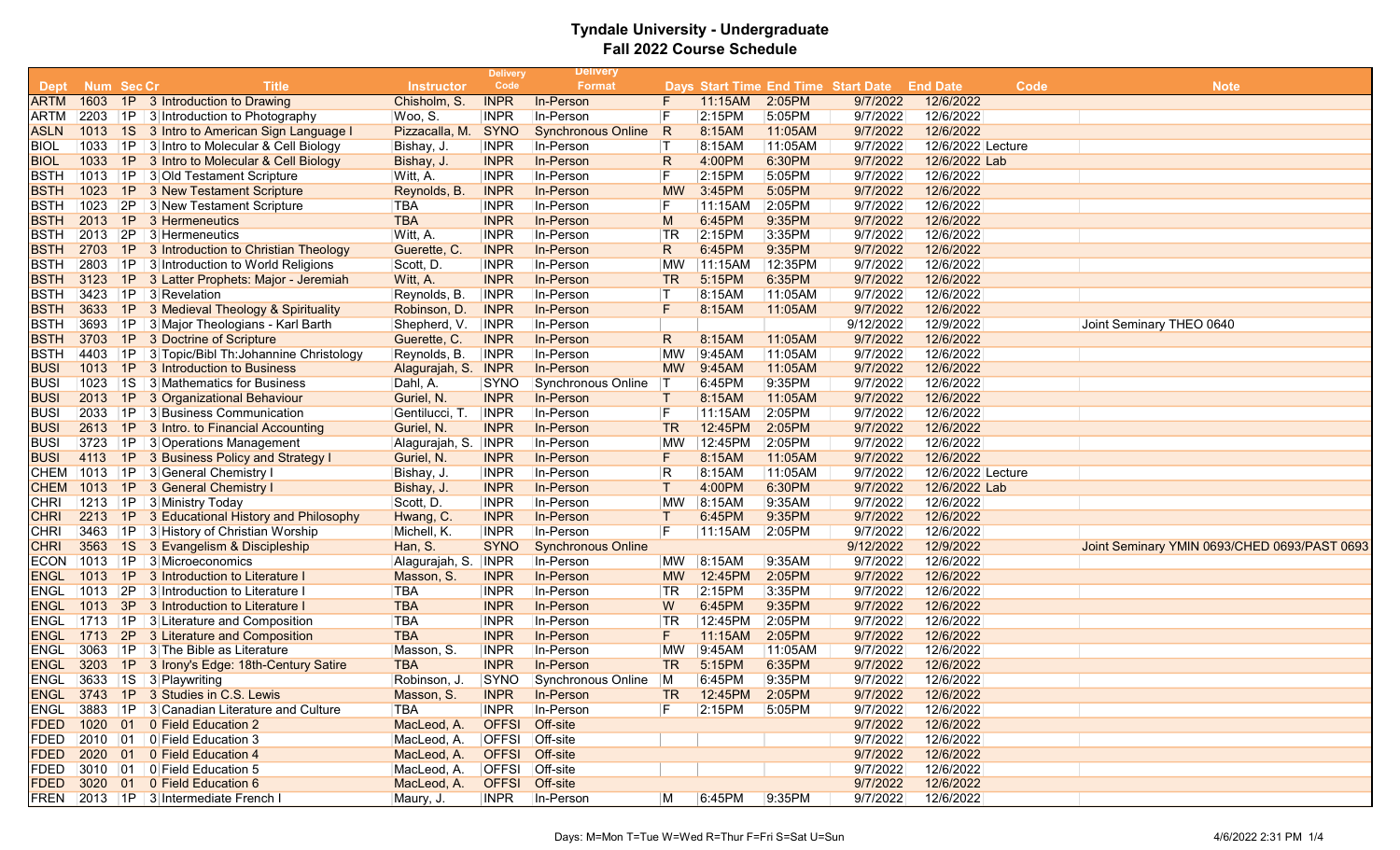|             |            |    |                                                    |                   | <b>Delivery</b> | <b>Delivery</b>           |                |           |                                     |           |                 |      |                                   |
|-------------|------------|----|----------------------------------------------------|-------------------|-----------------|---------------------------|----------------|-----------|-------------------------------------|-----------|-----------------|------|-----------------------------------|
| <b>Dept</b> | Num Sec Cr |    | <b>Title</b>                                       | <b>Instructor</b> | Code            | <b>Format</b>             |                |           | Days Start Time End Time Start Date |           | <b>End Date</b> | Code | <b>Note</b>                       |
| <b>GREE</b> |            |    | 2013 1P 3 Elementary New Testament Greek I         | <b>TBA</b>        | <b>INPR</b>     | In-Person                 |                | MW 3:45PM | 5:05PM                              | 9/7/2022  | 12/6/2022       |      |                                   |
| <b>GREE</b> |            |    | 3013   1A   3 Readings in New Testament Greek I    | Scott, I.         | ASYO            | Asynchronous Online       |                |           |                                     | 9/12/2022 | 12/9/2022       |      | Joint Seminary NEWT 0523          |
| HEAL        | 3013       |    | 1P 3 Social Determinants of Health                 | <b>TBA</b>        | <b>INPR</b>     | In-Person                 | <b>MW</b>      | 3:45PM    | 5:05PM                              | 9/7/2022  | 12/6/2022       |      |                                   |
| HEAL        | 3913 1P    |    | 3 Applied Skills - Health & Human Ser              | <b>TBA</b>        | <b>INPR</b>     | In-Person                 | <b>MW</b>      | 9:45AM    | 11:05AM                             | 9/7/2022  | 12/6/2022       |      |                                   |
| HEBR        |            |    | 2013 1P 3 Introduction to Biblical Hebrew I        | <b>TBA</b>        | <b>INPR</b>     | In-Person                 | <b>MW</b>      | 2:15PM    | 3:35PM                              | 9/7/2022  | 12/6/2022       |      |                                   |
| HEBR        |            |    | 3013   1S   3 Readings in Biblical Hebrew I        | Kessler, J.       | <b>SYNO</b>     | Synchronous Online        |                |           |                                     | 9/12/2022 | 12/9/2022       |      | Joint Seminary OLDT 0711          |
| HIST        | 1013       |    | 1P 3 Hist/Western Civ in Global Persp I            | Faught, B.        | <b>INPR</b>     | In-Person                 | TR <sub></sub> | 3:45PM    | 5:05PM                              | 9/7/2022  | 12/6/2022       |      |                                   |
| HIST        |            |    | 2513   1P   3 History of World Christianity I      | Crouse, E.        | <b>INPR</b>     | In-Person                 | <b>MW</b>      | 9:45AM    | $ 11:05$ AM                         | 9/7/2022  | 12/6/2022       |      |                                   |
| HIST        | 2633       |    | 1P 3 Prosperity and Poverty                        | Crouse, E.        | <b>INPR</b>     | In-Person                 | R              | 8:15AM    | 11:05AM                             | 9/7/2022  | 12/6/2022       |      |                                   |
| HIST        |            |    | 2823 1P 3 America and the World since 1865         | Crouse, E.        | <b>INPR</b>     | In-Person                 | <b>MW</b>      | 2:15PM    | 3:35PM                              | 9/7/2022  | 12/6/2022       |      |                                   |
| HIST        | 3213       |    | 1P 3 The Crusades in World History                 | Faught, B.        | <b>INPR</b>     | In-Person                 | F.             | 8:15AM    | 11:05AM                             | 9/7/2022  | 12/6/2022       |      |                                   |
| HIST        | 3633       |    | 1P 3 Modern Europe: 1789 to the Present            | Faught, B.        | <b>INPR</b>     | In-Person                 | TR             | 12:45PM   | 2:05PM                              | 9/7/2022  | 12/6/2022       |      |                                   |
| <b>IDVP</b> |            |    | 1013 1S 3 Introduction to Int'l Development        | McBurney, M. SYNO |                 | <b>Synchronous Online</b> | W              | 6:45PM    | 9:35PM                              | 9/7/2022  | 12/6/2022       |      |                                   |
| INDS        |            |    | 1013   1P   3 University Studies/X'n Perspective   | Sweetman, G. INPR |                 | In-Person                 | R              | 8:15AM    | $ 11:05$ AM                         | 9/7/2022  | 12/6/2022       |      |                                   |
| INDS        | 1013       |    | 2P 3 University Studies/X'n Perspective            | <b>TBA</b>        | <b>INPR</b>     | In-Person                 | R              | 8:15AM    | 11:05AM                             | 9/7/2022  | 12/6/2022       |      |                                   |
| INDS        | 1103       | 1P | 3 Academic Achievement Strategies                  | <b>TBA</b>        | <b>INPR</b>     | In-Person                 | <b>MW</b>      | 12:45PM   | 2:05PM                              | 9/7/2022  | 12/6/2022       |      |                                   |
| INDS        | 4753       |    | 1P 3 Christianity and Culture                      | Scott, D.         | <b>INPR</b>     | In-Person                 | $\top$         | 8:15AM    | 11:05AM                             | 9/7/2022  | 12/6/2022       |      |                                   |
| LING        |            |    | 1013   1P   3 Intro Linguistics I                  | Gardner, W.       | <b>INPR</b>     | In-Person                 | MW             | 3:45PM    | 5:05PM                              | 9/7/2022  | 12/6/2022       |      |                                   |
| LING        |            |    | 2013 1P 3 Phonetics                                | Arsenault, P.     | <b>INPR</b>     | In-Person                 | <b>MW</b>      | 11:15AM   | 12:35PM                             | 9/7/2022  | 12/6/2022       |      |                                   |
| LING        | 2043       |    | 1P 3 Morphology and Syntax I                       | Gardner, W.       | <b>INPR</b>     | In-Person                 | <b>TR</b>      | 2:15PM    | 3:35PM                              | 9/7/2022  | 12/6/2022       |      |                                   |
| LING.       | 2113       | 1P | 3 Language and Society                             | Gardner, L.       | <b>INPR</b>     | In-Person                 | <b>TR</b>      | 3:45PM    | 5:05PM                              | 9/7/2022  | 12/6/2022       |      |                                   |
| LING        |            |    | 3803 1P 3 Psychology of Language                   | Clubine, J.       | <b>INPR</b>     | In-Person                 | R              | 6:45PM    | 9:35PM                              | 9/7/2022  | 12/6/2022       |      |                                   |
| <b>MATH</b> |            |    | 1213 1P 3 Intro to Statistics                      | Ross, N.          | <b>INPR</b>     | In-Person                 | <b>TR</b>      | 2:15PM    | 3:35PM                              | 9/7/2022  | 12/6/2022       |      |                                   |
| MUSC        |            |    | 1013 1P 3 Workshop in Musicianship I               | Michell, K.       | <b>INPR</b>     | In-Person                 | <b>MW</b>      | 11:15AM   | 12:35PM                             | 9/7/2022  | 12/6/2022       |      |                                   |
| MUSC        |            |    | 1B12 1P 2 Music Ensemble: Tyndale Band             | Michell, K.       | <b>INPR</b>     | In-Person                 | <b>MW</b>      | 5:45PM    | 6:45PM                              | 9/7/2022  | 12/6/2022       |      |                                   |
| MUSC        |            |    | 1C12   1P   2 Music Ensemble: Tyndale Comm. Choir  | Davis, M.         | <b>INPR</b>     | In-Person                 | R              | 6:45PM    | 8:45PM                              | 9/7/2022  | 12/6/2022       |      |                                   |
| MUSC        |            |    | 1G11 1P 1 Applied Music: Guitar                    | <b>TBA</b>        | <b>INPR</b>     | In-Person                 |                |           |                                     | 9/7/2022  | 12/6/2022       |      |                                   |
|             |            |    | MUSC 1P11 1P 1 Applied Music: Piano                | Lee, J.           | <b>INPR</b>     | In-Person                 |                |           |                                     | 9/7/2022  | 12/6/2022       |      |                                   |
| MUSC        |            |    | 1S12 1P 2 Music Ensemble: Tyndale Singers          | Davis, M.         | <b>INPR</b>     | In-Person                 | <b>MR</b>      |           |                                     | 9/7/2022  | 12/6/2022       |      | Mon 5:45-6:45pm; Thur 6:45-8:45pm |
|             |            |    | MUSC 1V11 1P 1 Applied Music: Voice                | <b>TBA</b>        | <b>INPR</b>     | In-Person                 |                |           |                                     | 9/7/2022  | 12/6/2022       |      |                                   |
| MUSC        |            |    | 2B22 1P 2 Music Ensemble: Tyndale Band             | Michell, K.       | <b>INPR</b>     | In-Person                 | <b>MW</b>      | 5:45PM    | 6:45PM                              | 9/7/2022  | 12/6/2022       |      |                                   |
|             |            |    | MUSC 2C22 1P 2 Music Ensemble: Tyndale Comm. Choir | Davis, M.         | <b>INPR</b>     | In-Person                 | R              | 6:45PM    | 8:45PM                              | 9/7/2022  | 12/6/2022       |      |                                   |
|             |            |    | MUSC 2G21 1P 1 Applied Music: Guitar               | <b>TBA</b>        | <b>INPR</b>     | In-Person                 |                |           |                                     | 9/7/2022  | 12/6/2022       |      |                                   |
| MUSC        |            |    | 2P21   1P   1 Applied Music: Piano                 | Lee, J.           | <b>INPR</b>     | In-Person                 |                |           |                                     | 9/7/2022  | 12/6/2022       |      |                                   |
| MUSC        | 2S22       |    | 1P 2 Music Ensemble: Tyndale Singers               | Davis, M.         | <b>INPR</b>     | In-Person                 | <b>MR</b>      |           |                                     | 9/7/2022  | 12/6/2022       |      | Mon 5:45-6:45pm; Thur 6:45-8:45pm |
| MUSC        |            |    | 2V21 1P 1 Applied Music: Voice                     | <b>TBA</b>        | <b>INPR</b>     | In-Person                 |                |           |                                     | 9/7/2022  | 12/6/2022       |      |                                   |
|             |            |    | MUSC 3352 1P 2 Conducting                          | Poon, M.          | <b>INPR</b>     | In-Person                 | Т              | 6:45PM    | 8:45PM                              | 9/7/2022  | 12/6/2022       |      |                                   |
| MUSC        |            |    | 3713 1P 3 Workshop/Worship Music Leadership        | Davis, M.         | <b>INPR</b>     | In-Person                 | <b>MW</b>      | 12:45PM   | 2:05PM                              | 9/7/2022  | 12/6/2022       |      |                                   |
| MUSC        |            |    | 3B32 1P 2 Music Ensemble: Tyndale Band             | Michell, K.       | <b>INPR</b>     | In-Person                 | <b>MW</b>      | 5:45PM    | 6:45PM                              | 9/7/2022  | 12/6/2022       |      |                                   |
|             |            |    | MUSC 3C32 1P 2 Music Ensemble: Tyndale Comm. Choir | Davis, M.         | <b>INPR</b>     | In-Person                 | R              | 6:45PM    | 8:45PM                              | 9/7/2022  | 12/6/2022       |      |                                   |
|             |            |    | MUSC 3G31 1P 1 Applied Music: Guitar               | <b>TBA</b>        | <b>INPR</b>     | In-Person                 |                |           |                                     | 9/7/2022  | 12/6/2022       |      |                                   |
|             |            |    | MUSC 3P31 1P 1 Applied Music: Piano                | Lee, J.           | <b>INPR</b>     | In-Person                 |                |           |                                     | 9/7/2022  | 12/6/2022       |      |                                   |
|             |            |    | MUSC 3S32 1P 2 Music Ensemble: Tyndale Singers     | Davis, M.         | <b>INPR</b>     | In-Person                 | <b>MR</b>      |           |                                     | 9/7/2022  | 12/6/2022       |      | Mon 5:45-6:45pm; Thur 6:45-8:45pm |
|             |            |    | MUSC 3V31 1P 1 Applied Music: Voice                | TBA               | <b>INPR</b>     | In-Person                 |                |           |                                     | 9/7/2022  | 12/6/2022       |      |                                   |
|             |            |    | MUSC 4013 1P 3 Advanced Workshop in Musicianship   | Lee, J.           | <b>INPR</b>     | In-Person                 | TR             | 12:45PM   | 2:05PM                              | 9/7/2022  | 12/6/2022       |      |                                   |
|             |            |    | MUSC 4B42 1P 2 Music Ensemble: Tyndale Band        | Michell, K.       | <b>INPR</b>     | In-Person                 | <b>MW</b>      | 5:45PM    | 6:45PM                              | 9/7/2022  | 12/6/2022       |      |                                   |
|             |            |    | MUSC 4B52 1P 2 Music Ensemble: Tyndale Band        | Michell, K.       | <b>INPR</b>     | In-Person                 | <b>MW</b>      | 5:45PM    | 6:45PM                              | 9/7/2022  | 12/6/2022       |      |                                   |
|             |            |    | MUSC 4B62 1P 2 Music Ensemble: Tyndale Band        | Michell, K.       | <b>INPR</b>     | In-Person                 |                | MW 5:45PM | 6:45PM                              | 9/7/2022  | 12/6/2022       |      |                                   |
|             |            |    |                                                    |                   |                 |                           |                |           |                                     |           |                 |      |                                   |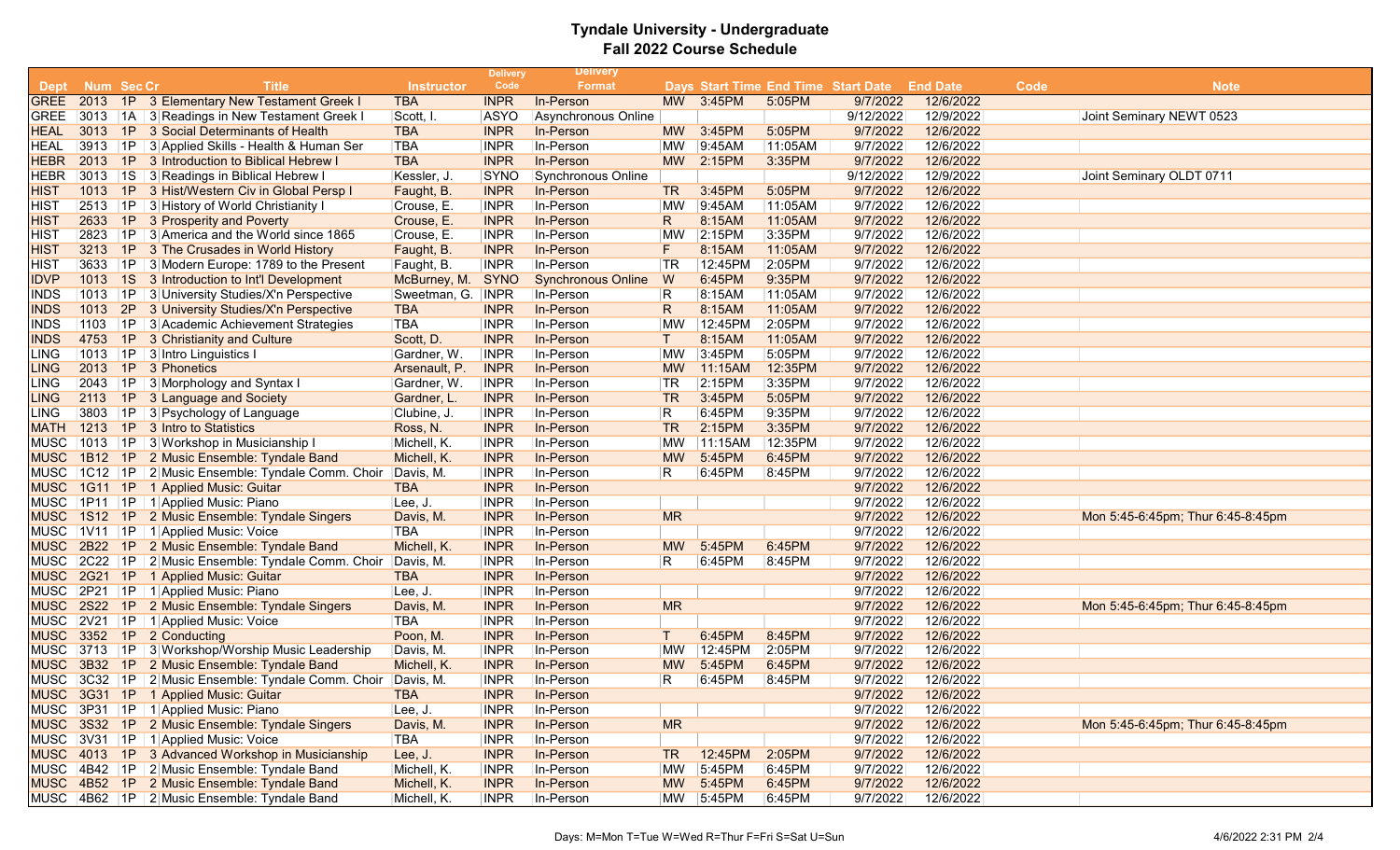|             |                     |                                                              |                     | <b>Delivery</b> | <b>Delivery</b>            |              |         |         |                                     |                 |                         |                                                    |
|-------------|---------------------|--------------------------------------------------------------|---------------------|-----------------|----------------------------|--------------|---------|---------|-------------------------------------|-----------------|-------------------------|----------------------------------------------------|
| <b>Dept</b> | Num Sec Cr          | <b>Title</b>                                                 | <b>Instructor</b>   | Code            | Format                     |              |         |         | Days Start Time End Time Start Date | <b>End Date</b> | Code                    | <b>Note</b>                                        |
| <b>MUSC</b> |                     | 4B72 1P 2 Music Ensemble: Tyndale Band                       | Michell, K.         | <b>INPR</b>     | In-Person                  | <b>MW</b>    | 5:45PM  | 6:45PM  | 9/7/2022                            | 12/6/2022       |                         |                                                    |
|             |                     | MUSC 4B82 1P 2 Music Ensemble: Tyndale Band                  | Michell, K.         | <b>INPR</b>     | In-Person                  | <b>MW</b>    | 5:45PM  | 6:45PM  | 9/7/2022                            | 12/6/2022       |                         |                                                    |
|             |                     | MUSC 4C42 1P 2 Music Ensemble: Tyndale Comm. Choir Davis, M. |                     | <b>INPR</b>     | In-Person                  | R            | 6:45PM  | 8:45PM  | 9/7/2022                            | 12/6/2022       |                         |                                                    |
|             |                     | MUSC 4C52 1P 2 Music Ensemble: Tyndale Comm. Choir Davis, M. |                     | <b>INPR</b>     | In-Person                  | R            | 6:45PM  | 8:45PM  | 9/7/2022                            | 12/6/2022       |                         |                                                    |
|             |                     | MUSC 4C62 1P 2 Music Ensemble: Tyndale Comm. Choir Davis, M. |                     | <b>INPR</b>     | In-Person                  | R            | 6:45PM  | 8:45PM  | 9/7/2022                            | 12/6/2022       |                         |                                                    |
|             |                     | MUSC 4C72 1P 2 Music Ensemble: Tyndale Comm. Choir Davis, M. |                     | <b>INPR</b>     | In-Person                  | $\mathsf R$  | 6:45PM  | 8:45PM  | 9/7/2022                            | 12/6/2022       |                         |                                                    |
| <b>MUSC</b> | 4C82 1P             | 2 Music Ensemble: Tyndale Comm. Choir Davis, M.              |                     | <b>INPR</b>     | In-Person                  | R            | 6:45PM  | 8:45PM  | 9/7/2022                            | 12/6/2022       |                         |                                                    |
|             |                     | MUSC 4G41 1P 1 Applied Music: Guitar                         | <b>TBA</b>          | <b>INPR</b>     | In-Person                  |              |         |         | 9/7/2022                            | 12/6/2022       |                         |                                                    |
|             |                     | MUSC 4G51 1P 1 Applied Music: Guitar                         | <b>TBA</b>          | <b>INPR</b>     | In-Person                  |              |         |         | 9/7/2022                            | 12/6/2022       |                         |                                                    |
|             |                     | MUSC 4G61 1P 1 Applied Music: Guitar                         | <b>TBA</b>          | <b>INPR</b>     | In-Person                  |              |         |         | 9/7/2022                            | 12/6/2022       |                         |                                                    |
|             | <b>MUSC 4G71 1P</b> | 1 Applied Music: Guitar                                      | <b>TBA</b>          | <b>INPR</b>     | In-Person                  |              |         |         | 9/7/2022                            | 12/6/2022       |                         |                                                    |
|             |                     | MUSC 4G81 1P 1 Applied Music: Guitar                         | <b>TBA</b>          | <b>INPR</b>     | In-Person                  |              |         |         | 9/7/2022                            | 12/6/2022       |                         |                                                    |
|             | MUSC 4P41 1P        | 1 Applied Music: Piano                                       | Lee, J.             | <b>INPR</b>     | In-Person                  |              |         |         | 9/7/2022                            | 12/6/2022       |                         |                                                    |
|             |                     | MUSC 4P51 1P 1 Applied Music: Piano                          | Lee, J.             | <b>INPR</b>     | In-Person                  |              |         |         | 9/7/2022                            | 12/6/2022       |                         |                                                    |
|             | MUSC 4P61 1P        | 1 Applied Music: Piano                                       | Lee, J.             | <b>INPR</b>     | In-Person                  |              |         |         | 9/7/2022                            | 12/6/2022       |                         |                                                    |
| MUSC        | 4P71 1P             | 1 Applied Music: Piano                                       | Lee, J.             | <b>INPR</b>     | In-Person                  |              |         |         | 9/7/2022                            | 12/6/2022       |                         |                                                    |
| <b>MUSC</b> | 4P81 1P             | 1 Applied Music: Piano                                       | Lee, J.             | <b>INPR</b>     | In-Person                  |              |         |         | 9/7/2022                            | 12/6/2022       |                         |                                                    |
|             |                     | MUSC 4S42 1P 2 Music Ensemble: Tyndale Singers               | Davis, M.           | <b>INPR</b>     | In-Person                  | MR           |         |         | 9/7/2022                            | 12/6/2022       |                         | Mon 5:45-6:45pm; Thur 6:45-8:45pm                  |
|             |                     | MUSC 4S52 1P 2 Music Ensemble: Tyndale Singers               | Davis, M.           | <b>INPR</b>     | In-Person                  | <b>MR</b>    |         |         | 9/7/2022                            | 12/6/2022       |                         | Mon 5:45-6:45pm; Thur 6:45-8:45pm                  |
|             |                     | MUSC 4S62 1P 2 Music Ensemble: Tyndale Singers               | Davis, M.           | <b>INPR</b>     | In-Person                  | <b>MR</b>    |         |         | 9/7/2022                            | 12/6/2022       |                         | Mon 5:45-6:45pm; Thur 6:45-8:45pm                  |
| <b>MUSC</b> |                     | 4S72 1P 2 Music Ensemble: Tyndale Singers                    | Davis, M.           | <b>INPR</b>     | In-Person                  | <b>MR</b>    |         |         | 9/7/2022                            | 12/6/2022       |                         | Mon 5:45-6:45pm; Thur 6:45-8:45pm                  |
|             |                     | MUSC 4S82 1P 2 Music Ensemble: Tyndale Singers               | Davis, M.           | <b>INPR</b>     | In-Person                  | <b>MR</b>    |         |         | 9/7/2022                            | 12/6/2022       |                         | Mon 5:45-6:45pm; Thur 6:45-8:45pm                  |
|             | <b>MUSC 4V41 1P</b> | 1 Applied Music: Voice                                       | <b>TBA</b>          | <b>INPR</b>     | In-Person                  |              |         |         | 9/7/2022                            | 12/6/2022       |                         |                                                    |
|             |                     | MUSC 4V51 1P 1 Applied Music: Voice                          | <b>TBA</b>          | <b>INPR</b>     | In-Person                  |              |         |         | 9/7/2022                            | 12/6/2022       |                         |                                                    |
| <b>MUSC</b> | 4V61 1P             | 1 Applied Music: Voice                                       | <b>TBA</b>          | <b>INPR</b>     | In-Person                  |              |         |         | 9/7/2022                            | 12/6/2022       |                         |                                                    |
|             |                     | MUSC 4V71 1P 1 Applied Music: Voice                          | <b>TBA</b>          | <b>INPR</b>     | In-Person                  |              |         |         | 9/7/2022                            | 12/6/2022       |                         |                                                    |
| <b>MUSC</b> | 4V81 1P             | 1 Applied Music: Voice                                       | <b>TBA</b>          | <b>INPR</b>     | In-Person                  |              |         |         | 9/7/2022                            | 12/6/2022       |                         |                                                    |
| PHIL        |                     | 1713 1P 3 Introduction to Philosophy                         | Franks, P.          | <b>INPR</b>     | In-Person                  | MW           | 11:15AM | 12:35PM | 9/7/2022                            | 12/6/2022       |                         |                                                    |
| PHIL        |                     | 1713 2P 3 Introduction to Philosophy                         | Franks, P.          | <b>INPR</b>     | In-Person                  | <b>MW</b>    | 2:15PM  | 3:35PM  | 9/7/2022                            | 12/6/2022       |                         |                                                    |
| PHIL        |                     | 2013   1P   3 Critical Reasoning                             | Franks, P.          | <b>INPR</b>     | In-Person                  | T            | 8:15AM  | 11:05AM | 9/7/2022                            | 12/6/2022       |                         |                                                    |
| PHIL        | 2613 1P             | 3 The Apologetics of C.S. Lewis                              | Davis, R.           | <b>INPR</b>     | In-Person                  | <b>MW</b>    | 12:45PM | 2:05PM  | 9/7/2022                            | 12/6/2022       |                         |                                                    |
| PHIL        | 3023                | 1P 3 Belief, Truth and Knowledge                             | Davis, R.           | <b>INPR</b>     | In-Person                  | <b>MW</b>    | 8:15AM  | 9:35AM  | 9/7/2022                            | 12/6/2022       |                         |                                                    |
| <b>PHIL</b> |                     | 4813 1P 3 Seminar: How to be X'ian Philosopher               | Davis, R.           | <b>INPR</b>     | In-Person                  | F.           | 8:15AM  | 11:05AM | 9/7/2022                            | 12/6/2022       |                         |                                                    |
| <b>PSYC</b> |                     | 1013   1P   3 Introduction to Psychology I                   | Ross, N.            | <b>INPR</b>     | In-Person                  | T            | 8:15AM  | 11:05AM | 9/7/2022                            | 12/6/2022       |                         |                                                    |
| <b>PSYC</b> | 2113                | 1P 3 Developmental Psychology I                              | Schilke, M.         | <b>INPR</b>     | In-Person                  | <b>MW</b>    | 2:15PM  | 3:35PM  | 9/7/2022                            | 12/6/2022       |                         |                                                    |
| <b>PSYC</b> |                     | 3013   1P   3   Personality Psychology                       | Henry, V.           | <b>INPR</b>     | In-Person                  | ΙT           | 6:45PM  | 9:35PM  | 9/7/2022                            | 12/6/2022       |                         |                                                    |
| <b>PSYC</b> |                     | 3213 1P 3 Abnormal Psychology                                | Henry, V.           | <b>INPR</b>     | In-Person                  | F            | 8:15AM  | 11:05AM | 9/7/2022                            | 12/6/2022       |                         |                                                    |
| PSYC        |                     | 3413   1P   3 Social Psychology                              | Henry, V.           | <b>INPR</b>     | In-Person                  | F            | 2:15PM  | 5:05PM  | 9/7/2022                            | 12/6/2022       |                         |                                                    |
| <b>PSYC</b> | 3603<br>1P          | 3 Research Methods in Social Sciences                        | Schilke, M          | <b>INPR</b>     | In-Person                  | <b>MW</b>    | 11:15AM | 12:35PM | 9/7/2022                            | 12/6/2022       |                         |                                                    |
|             |                     | PSYC 3803 1P 3 Psychology of Language                        | Clubine, J.         | <b>INPR</b>     | In-Person                  | R            | 6:45PM  | 9:35PM  | 9/7/2022                            | 12/6/2022       |                         |                                                    |
| <b>PSYC</b> |                     | 4013 1A 3 History of Psychology                              | Ross, N.            | <b>ASYO</b>     | <b>Asynchronous Online</b> |              |         |         | 9/7/2022                            | 12/6/2022       |                         |                                                    |
| SOCI        |                     | 1013 1P 3 Introduction to Sociology I                        | <b>TBA</b>          | <b>INPR</b>     | In-Person                  | F            | 8:15AM  | 11:05AM | 9/7/2022                            | 12/6/2022       |                         |                                                    |
| <b>SOCI</b> | 2513 1P             | 3 Introduction to Social Welfare                             | Ng, J.              | <b>INPR</b>     | In-Person                  | W            | 6:45PM  | 9:35PM  | 9/7/2022                            | 12/6/2022       |                         |                                                    |
| SOCI        |                     | $ 2723 $   1P   3 Language and Society                       | Gardner, L.         | <b>INPR</b>     | In-Person                  | TR           | 3:45PM  | 5:05PM  | 9/7/2022                            | 12/6/2022       |                         |                                                    |
| <b>SOCI</b> |                     | 3603 1P 3 Research Methods in Social Sciences                | Schilke, M.         | <b>INPR</b>     | In-Person                  | <b>MW</b>    | 11:15AM | 12:35PM | 9/7/2022                            | 12/6/2022       |                         |                                                    |
| <b>BSTH</b> |                     | 2013 YP 3 Hermeneutics                                       | Theophilus, P. INPR |                 | In-Person                  | W            | 12:45PM | 6:35PM  | 10/12/2022                          |                 | 11/9/2022 BRE - Chinese |                                                    |
| <b>CHRI</b> |                     | 2393 YP 3 Foundations of Family Ministry                     | Ni, X.              | <b>INPR</b>     | In-Person                  | $\mathsf{R}$ | 6:45PM  | 9:35PM  | 9/12/2022                           |                 |                         | 12/9/2022 BRE - Chinese Joint - Seminary COUN CM25 |
| <b>CHRI</b> |                     | 3213   YP   3 Principles & Practices of Teaching             | Siu, C.             | <b>INPR</b>     | In-Person                  | W            | 12:45PM | 6:35PM  | 8/31/2022                           |                 | 9/28/2022 BRE - Chinese |                                                    |
|             |                     |                                                              |                     |                 |                            |              |         |         |                                     |                 |                         |                                                    |